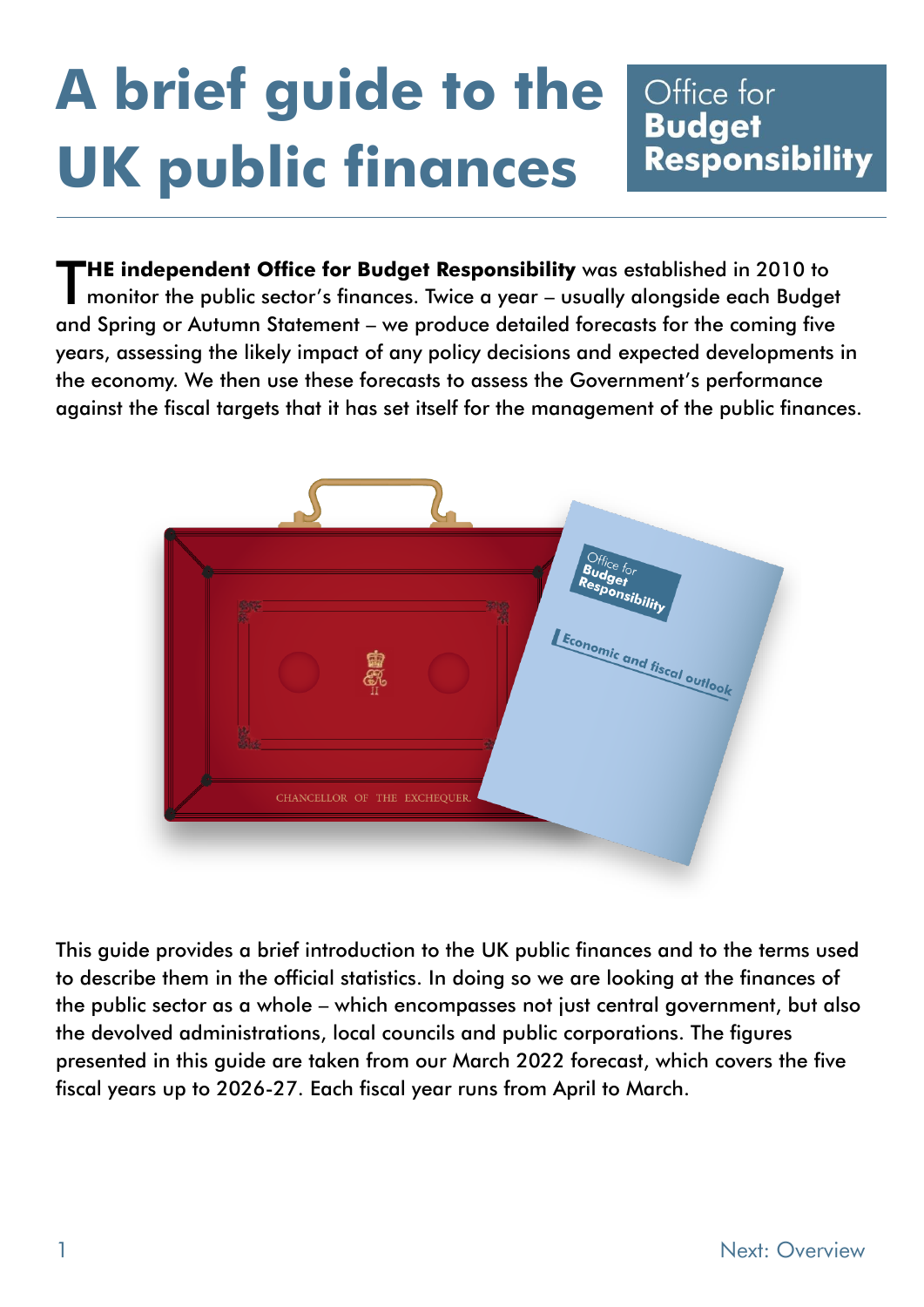### **Overview**

**N each forecast we assess** how the public finances are likely to evolve on the basis IN each forecast we assess how the public finances are likely to evolve on the bead of existing Government tax and spending policies and our best guess at the likely evolution of the economy. In particular we try to estimate:

- **How much money the public sector will raise** from taxes and other sources of revenue. In 2022-23, we expect it to raise £987.5 billion, equivalent to around £35,000 per household or 39.3 per cent of national income.
- **How much it will spend** on things like public services, state pensions and debt interest. In 2022-23, we expect it to spend £1,087 billion, equivalent to around £38,000 per household or 43.2 per cent of national income.
- Whether it will spend more or less than it raises – in other words **whether it will run a budget deficit or surplus**. In 2022-23, we expect a [deficit](http://budgetresponsibility.org.uk/brief-guide-public-finances/deficit-surplus/) of £99.1 billion. Because the growth in receipts outpaces that of spending, we expect the deficit to fall over the next five years to reach £31.6 billion.



• **How much will be added to – or paid off – the national debt** in each year. In 2022-23, we expect debt to be equivalent to 95.5 per cent of national income, down slightly from the 40-year peak of 95.6 in 2021-22. It is equivalent to around £2.5 trillion or £87,000 per household. We expect the ratio of net debt to national income to fall gradually over the next five years to reach 83.1 per cent in 2026-27. In cash terms we expect it to stand at £2.5 trillion by then. Taking out the effect of Bank of England (BoE) loans to banks and building societies, the debt ratio falls slightly across the forecast to stand at 79.8 per cent of national income in 2026-27.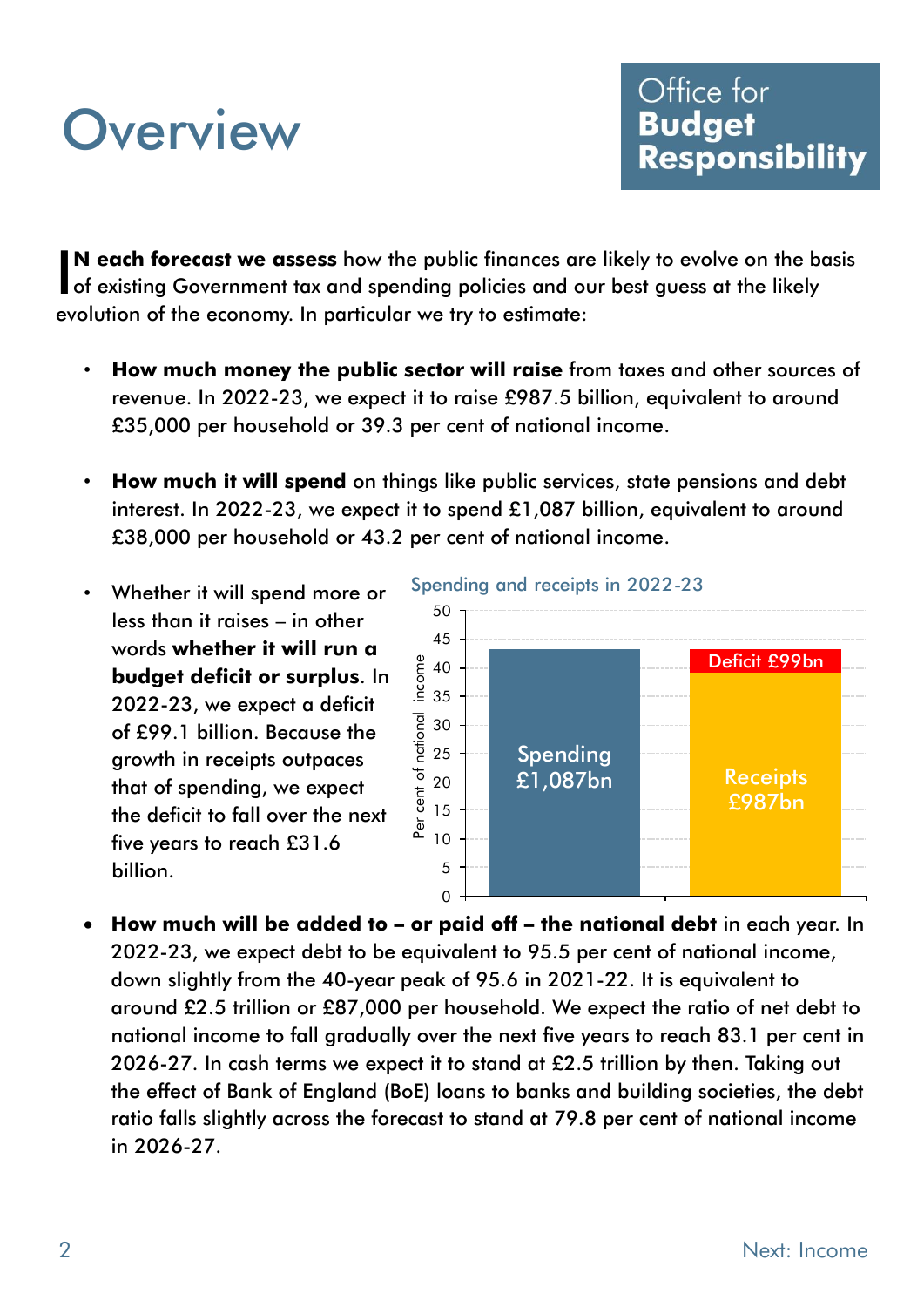### Income

**N 2022-23, we expect the public sector's income** to amount to £987.5 billion, N 2022-23, we expect the public sector's income to amount to £987.5 billi<br>equivalent to £35,000 per household or 39.3 per cent of national income. This income is called 'public sector current receipts' in the official statistics and comes from many sources. Taxes are the most important at 90 per cent of the total in 2022-23. The taxes that bring in the most money are income tax and National Insurance contributions, which together are expected to raise around £425 billion. Value added tax (VAT) is the next most important, expected to raise £154 billion. Other big taxes include corporation tax, council tax, business rates, VAT refunds, fuel duty, capital gains tax and stamp duty land tax. No other tax is expected to raise more than £20 billion.



The public sector also receives other revenues, including interest earned on its assets (such as foreign exchange reserves and student loans), while public corporations generate some income.

Over the next five years, we expect total receipts to rise by 19 per cent, faster than the growth in the cash size of the economy. We expect most taxes to rise more quickly than the growth of the economy as a whole, including income tax (driven in part by wages and salaries growing faster than nominal GDP, and frozen tax thresholds dragging more income into higher tax brackets), VAT (due to a rise in the share of consumption on standard rated goods) and corporation tax (due in part to higher profits than expected). But some tax receipts are expected to fall, for example tobacco duty from 2023-24 onwards (because people are smoking less).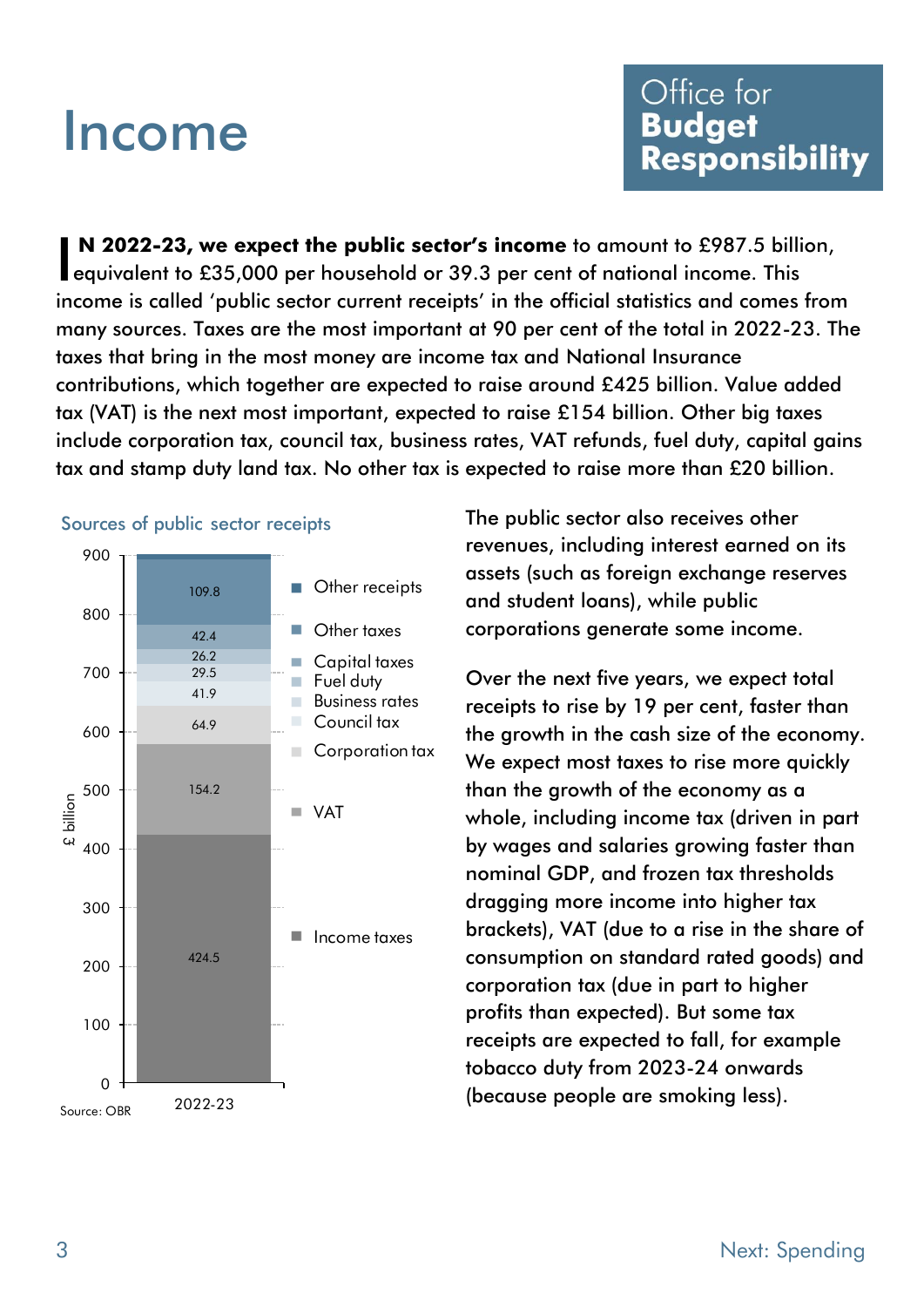# Spending

**HE public sector raises money in order to spend it**, mostly on the day-to-day costs of providing public services, on capital investment and on cash transfer payments that support the incomes of various individuals and families. T





In 2022-23, we expect public spending to amount to £1,087 billion, which is equivalent to around £38,000 per household or 43.2 per cent of national income. This is called 'total managed expenditure' and covers many different types of spending.

In 2022-23, we expect central government departments to spend £407.0 billion on the day-to-day ('current') running costs of public services, grants and administration. This is 37 per cent of public spending. The biggest items are health (£167.9 billion), education (£77.0 billion) and defence (£32.4 billion). This spending is usually subject to multi-year limits set by the Treasury – known as 'resource departmental expenditure limits' or 'RDEL'.

We also expect the public sector to spend £113.6 billion – 10 per cent of the total – on capital investment (such as roads and buildings) and on loans to businesses and

individuals. Around 75 per cent of this will be spent by government departments, again usually subject to multi-year Treasury limits – 'capital departmental expenditure limits' or 'CDEL'. Some of the remainder will be carried out by local authorities (mostly roads, schools and housing) and public corporations (like Transport for London), and 3 per cent of capital investment is on business and student loans.

The Government set out detailed department-by-department plans for RDEL and CDEL in its 2021 Spending Review. This set RDEL and CDEL plans for all departments for 2022-23 to 2024-25.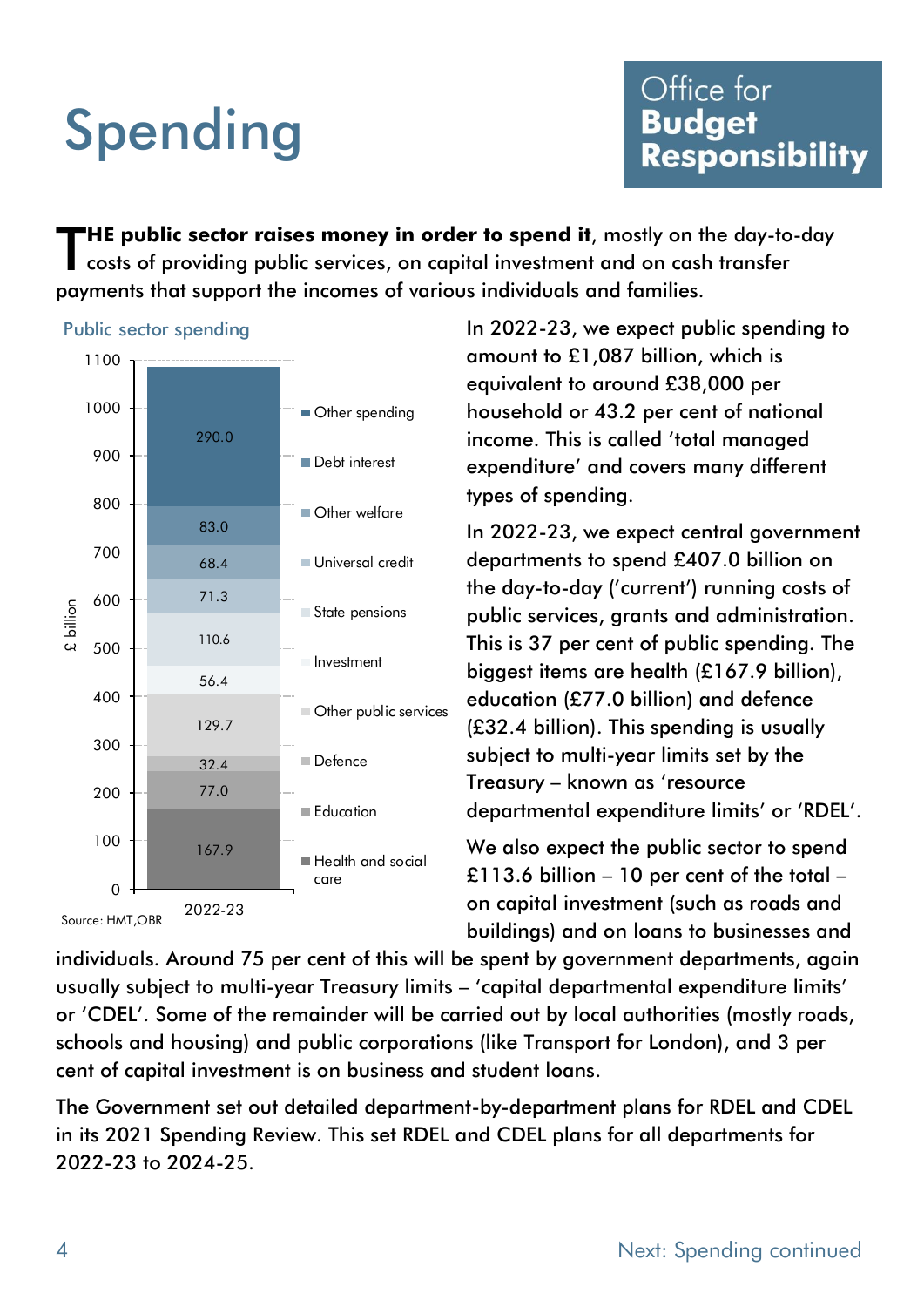The biggest component of 'annually managed expenditure' or 'AME' is cash transfers through the welfare system, expected to cost £250.3 billion in 2022-23. 54 per cent of these are paid to pensioners, with state pensions the largest item at an expected £110.6 billion. Other big items include universal credit and the tax credits and benefits it is replacing (£71.3 billion) and disability benefits (£28.2 billion, around half paid to people of working age).

Interest payments on the national debt are expected to cost £87.2 billion in 2022-23. This includes the interest government pays to private sector holders of the bonds it issues – known as 'gilts' – and also the interest paid by the Bank of England on the money created during the 'quantitative easing' of monetary policy since the late 2000s financial crisis and recession. Net debt interest (interest paid minus interest received) is expected to be 7.6 per cent of non-interest receipts in 2022-23 before falling to 3.3 per cent in 2026-27.

Over the next five years, we expect public spending to rise by 11 per cent in cash terms, slightly slower than the economy will as a result of temporary spending to support living costs receding and a sharp fall in debt interest costs.



Public spending

Spending on some items rises more quickly (e.g. the cost of state pensions as ageing increases the number of claimants and the triplelock increases the amount), and on other items it is almost flat (e.g. spending on capital investment). The Government's multi-year spending plans mean that RDEL will rise by 11 per cent in cash terms by 2026-27.

Source: OBR, HMT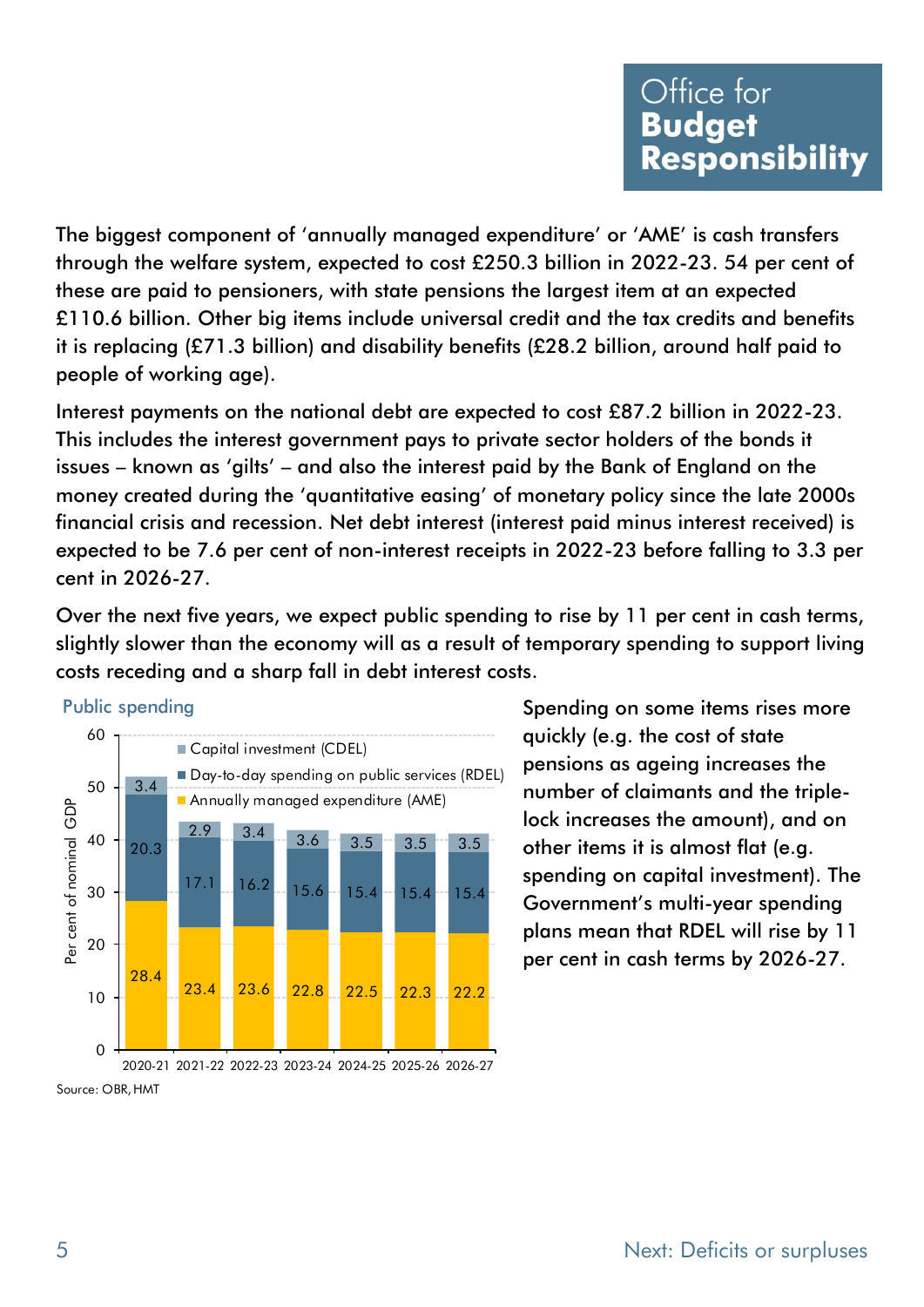### Deficits or surpluses

### Office for **Budget** Responsibility

**HEN total spending in a year is higher than total receipts**, the Government needs to borrow to cover the difference. This gap is known as the budget deficit or 'public sector net borrowing'. When receipts are higher than spending, the government runs a surplus. Deficits and surpluses are similar to losses or profits for a company. W



In 2022-23, we expect a deficit of £99.1 billion or 3.9 per cent of national income. This is a sharp fall from the 2020-21 peak of £321.9 billion, which was the highest since the second world war. Thereafter we expect the growth in

receipts to outpace that of spending and the deficit to fall over the next five years. We expect the deficit to be £31.6 billion in 2026-27 when receipts are expected to be 40.1 per cent of national income and spending 41.1 per cent.

Swings into deficit have become steadily more pronounced over the post-war period. And budget surpluses have been achieved in only 12 years since 1948 and only five years since 1971-72.



Public sector budget deficit since 1948 (Public sector net borrowing)

Source: ONS, OBR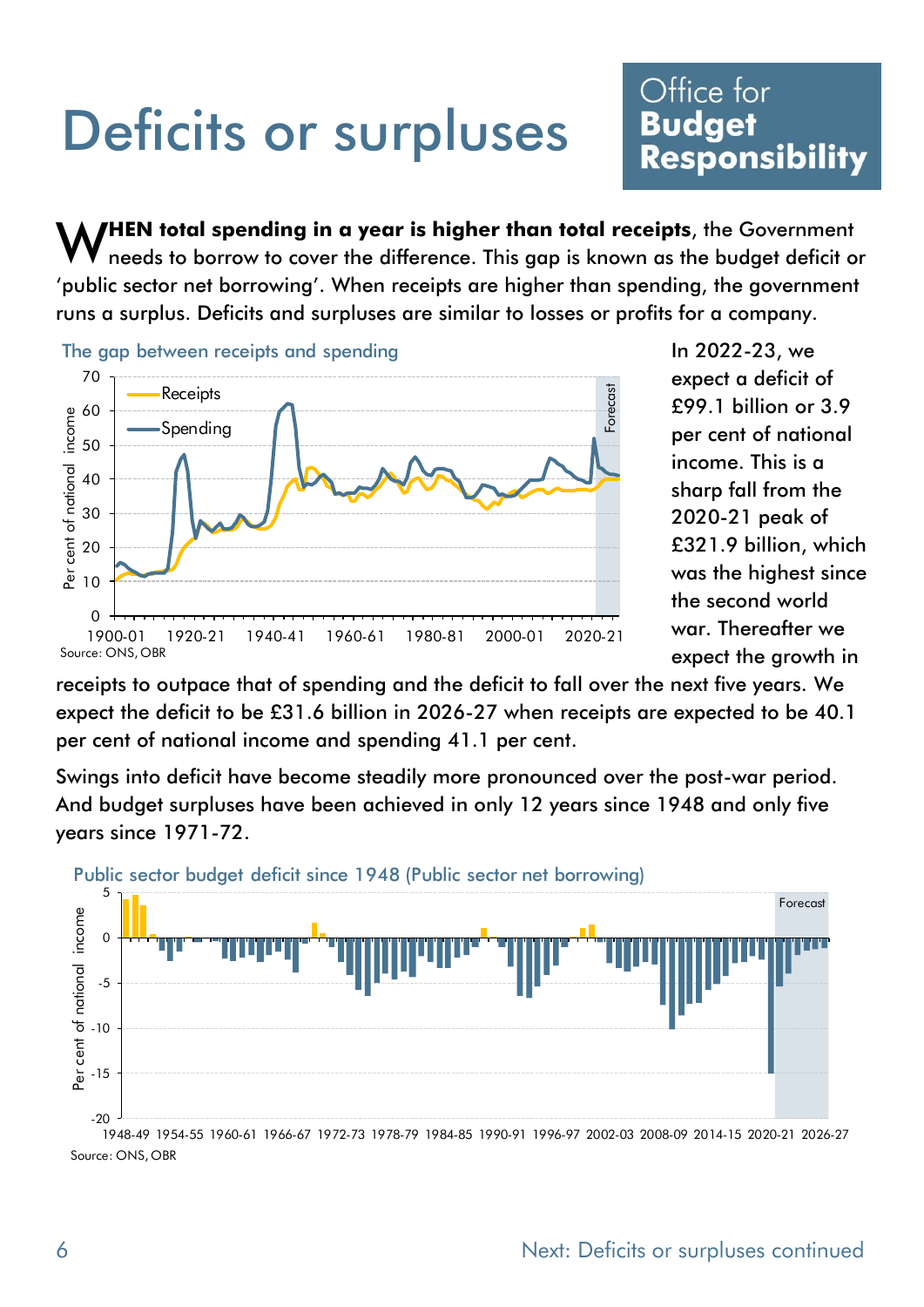Movements in the budget deficit are in part the result of the ups and downs of the economy. When the economy is strong, the deficit will be lower as taxes flow in and welfare spending costs are reduced. The opposite is true when the economy is weak.

The 'structural' budget deficit is an estimate of how large the deficit would be if the economy was operating at a normal, sustainable level of employment and activity. We never know precisely what this 'normal' level would be, so these estimates are always uncertain. Currently this concept is particularly problematic, due to the effect on potential output of temporary public health measures that have been used to control the Covid pandemic. Using our usual mechanical approach, we currently estimate that the economy will be 0.3 per cent above normal capacity in 2022-23. This is thanks to supply bottlenecks creating excess demand, a tight labour market nad discretionary fiscal easing. So we judge that the structural deficit is slightly larger than the overall deficit, with a 'cyclical' part of the deficit that would disappear automatically as the economy returns to a normal level of activity.

The headline deficit is the difference between total receipts and total spending, but people are also interested in the 'current deficit' (or surplus). This counts all receipts and all current spending, but excludes spending on net investment. As long as net investment is positive, the current deficit will be smaller than the overall deficit. We expect the current deficit to be £42.7 billion in 2022-23, switching to a surplus of £40.6 billion by 2026-27.



### Source: ONS, OBR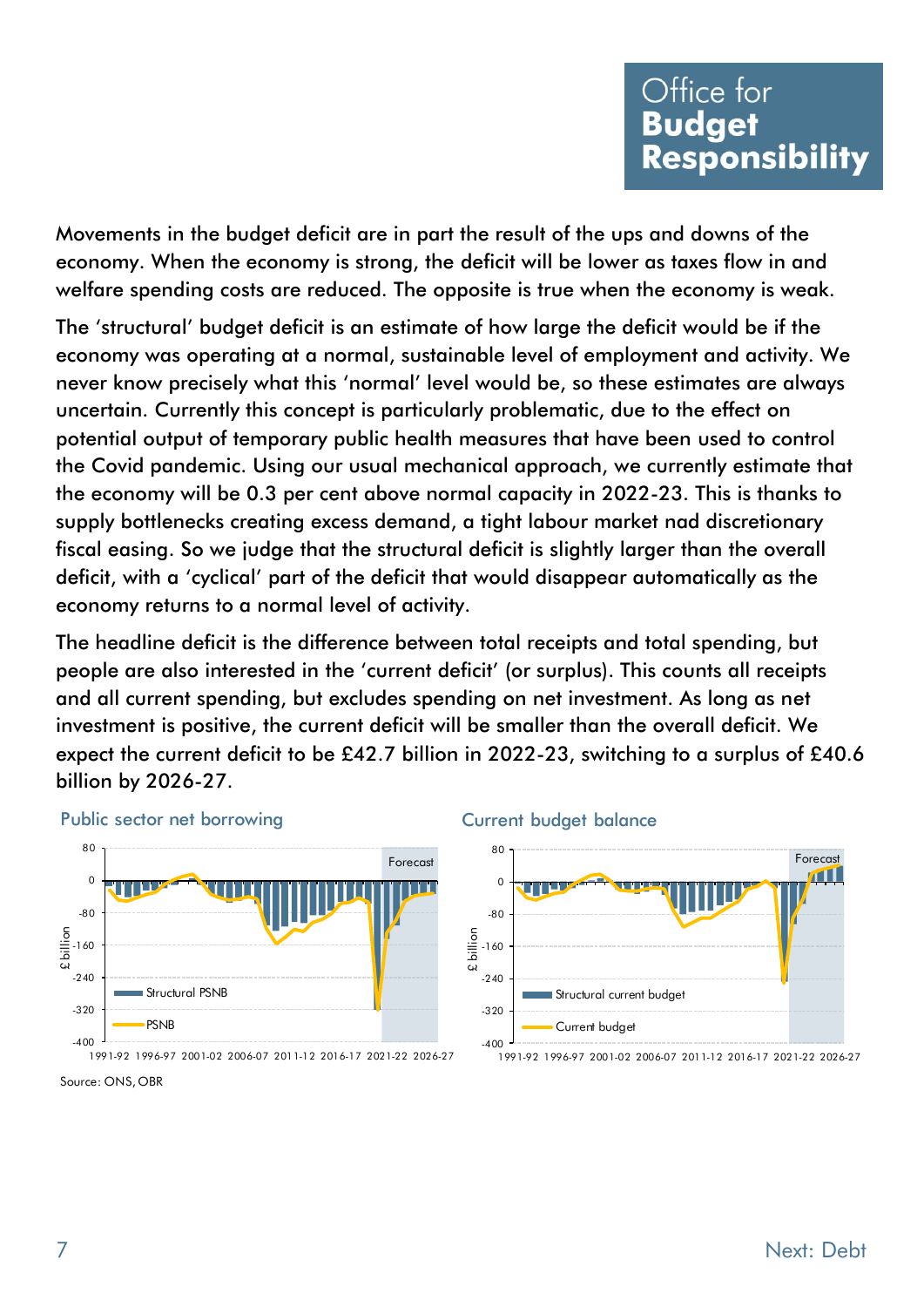### **Debt**

**O far we have been looking at the flows** of spending and receipts that take So far we have been looking at the flows of spending and receipts tha<br>Splace each year and the deficits and surpluses they result in. But because governments run deficits much more often than they run surpluses, they have built up a significant stock of outstanding debt over time.

Generally speaking, if the public sector runs a deficit in a particular year, debt will rise in cash terms. But it can still fall as a share of national income if the cash size of the economy is growing sufficiently strongly. (That said, it is also important to be aware that some government activity adds to its debt without adding to the deficit in any given year, most significantly providing loans to students and businesses where the loans are financial assets for the government, provided they are expected to be repaid in future.)

The most widely watched measure of debt in the UK is 'public sector net debt', which subtracts the relatively small amount of assets that the Government could readily turn into cash if required (for example, foreign exchange reserves) from the gross total. We expect public sector net [debt](http://budgetresponsibility.org.uk/brief-guide-public-finances/debt/) to reach 95.5 per cent of national income in 2022-23 which is equivalent to around £2.5 trillion or £87,000 per household – slightly below its 2021-22 peak which was the highest since 1962-63. We expect the ratio of net debt to national income to fall gradually over the next five years to reach 83.1 per cent in 2026-27. In cash terms, we expect it to stand at £2.5 trillion by then.

One of the Government's legislated fiscal targets is to make sure that debt (on a slightly different measure that removes the effect of BoE schemes, including loans to banks and building societies) is falling relative to national income in three years' time, thereby beginning to reverse the big increase associated with the financial crisis, pandemic and associated recessions and Government response. The reduction in borrowing over the forecast period and rebound in the economy means that target is met, with debt on this measure rising in 2022-23 and then falling gradually over the forecast period.



### Debt in cash terms



8 Next: International comparisons